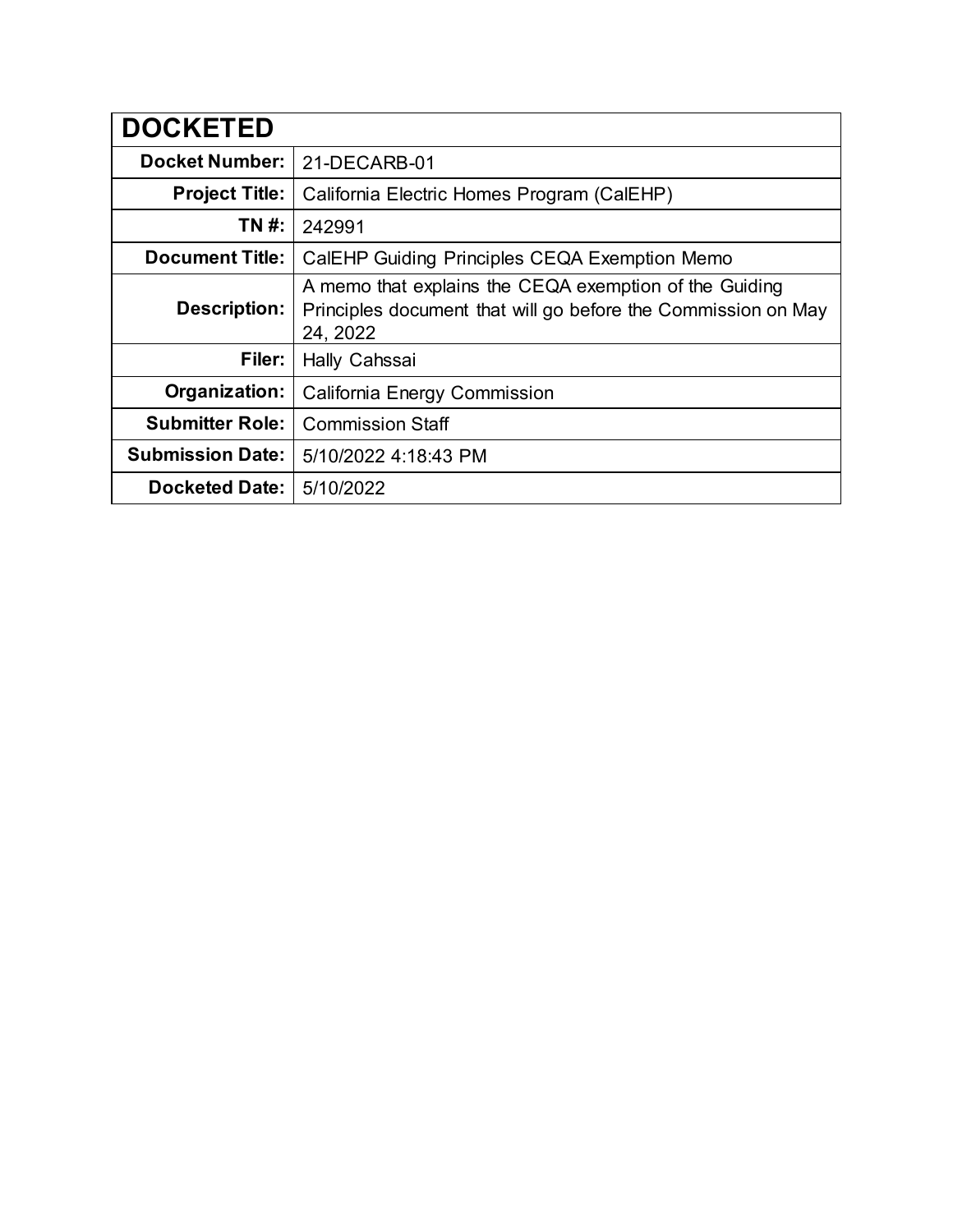# **M e m o r a n d u m**

**To:** Docket 21-DECARB-01 **Date:** May 10, 2022

**From: Nick Oliver Staff Counsel, Chief Counsel's Office** California Energy Commission 715 P Street Sacramento, California 95814

**Subject:** Basis for Finding the Approval of the CalEHP Guiding Principles is Not a Project and is Exempt Under the California Environmental Quality Act

### **I. Introduction.**

The California Environmental Quality Act (CEQA) (Pub. Resources Code, § 21000 et seq.; see also CEQA Guidelines, Cal. Code Regs., tit. 14, § 15000 et seq.) requires that state agencies assess and prepare environmental documents disclosing any significant adverse environmental impacts of discretionary project approvals. However, discretionary approvals that do not fit the definition of a "project" are not subject to CEQA, and, additionally, CEQA designates certain projects exempt from its requirements. Of relevance here and discussed below in relation to the adoption of the CalEHP (California Electric Homes Program) Guiding Principles are the exclusion of administrative policy and procedure making, government funding mechanisms, and fiscal activities from the definition of "project" (Cal. Code Regs., tit. 14, § 15378(b)(2) & (4)), the Class 7 and 8 exemptions (Cal. Code Regs., tit. 14, §§ 15307 and 15308), and the common-sense exemption (Cal. Code Regs., tit. 14, § 15061(b)(3)).

### **II. The objective of the CalEHP Program is the reduction of harmful greenhouse gas emissions and other pollutants from buildings in California.**

The CEC's Guiding Principles for CalEHP establish high-level guidance and policy findings for the program, including eligibility criteria and policy considerations for potential third-party program administrators. CalEHP is a building decarbonization incentive program established by Assembly Bill 137 (Ting, Stats. 2021, Ch. 77) that will provide technical assistance and financial incentives for new, market-rate residential building projects using an all-electric building design and energy storage systems. CalEHP's authorizing statute, Public Resources Code section 25403.2, indicates that a goal of the program to spur significant market adoption of all-electric buildings and energy storage systems. As the Guiding Principles further elaborate, "buildings contribute to 25% of the state's greenhouse gas emissions," and CalEHP "will help support California reach its 2030 GHG reduction goals through the building of new all-electric homes above current building code standards." Accordingly, an objective of CalEHP is to protect the environment through the avoidance of GHGs and other pollutants associated with new buildings in California.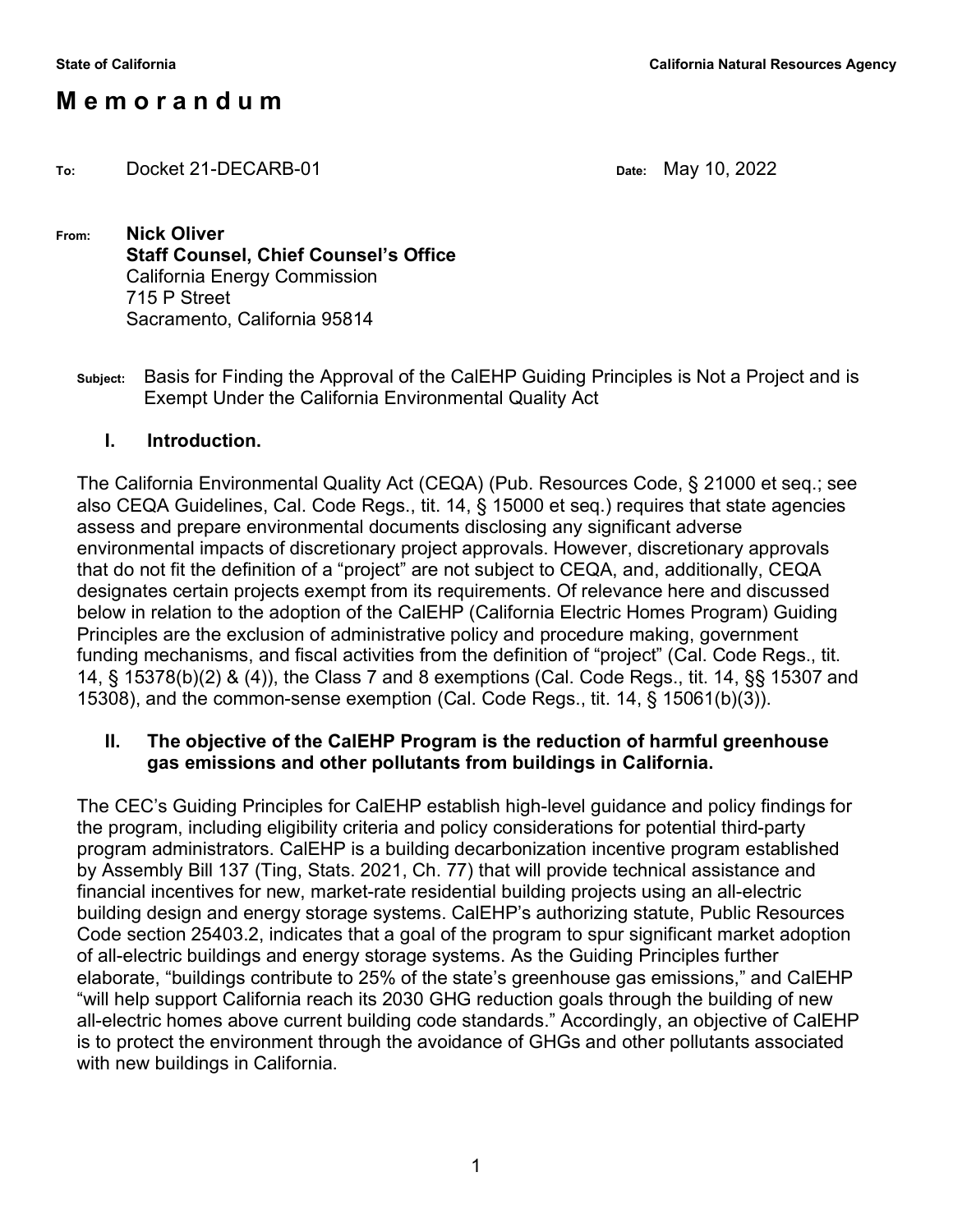CalEHP fits within a robust landscape of aggressive GHG mitigation and decarbonization policies in California. The California Global Warming Solutions Act of 2006 authorizes the California Air Resources Board to use market-based compliance mechanisms to regulate GHGs. Additionally, Senate Bill 100 (De León, Chapter 312, Statutes of 2018) committed California to a 100 percent carbon-free electricity supply by 2045. The burning of fossil fuels in gas-powered appliances in California's buildings contributes to changes in the Earth's climate by releasing GHGs, such as carbon dioxide and methane, and generates other air pollutants that can harm building occupants such as nitrogen dioxide. California has set ambitious goals to reduce or eliminate GHG emissions in the building sector in hopes of mitigating the increasingly observable impacts of climate change. To reach these goals, the state will need to utilize clean energy resources, energy storage systems, and all-electric technologies in new buildings, rather than fossil-fuel generation.

Thus, the main objective of the proposed CalEHP Guiding Principles is to facilitate market transformation through the removal of technical and economic obstacles to emissions reductions in new buildings through the uptake of all-electric building design and residential energy storage systems.

### **III. The CalEHP Guiding Principles are not a project.**

CEQA applies to discretionary project approvals, and although a vote to approve CalEHP Guiding Principles would be a discretionary act, the Guiding Principles themselves do not meet the definition of a "project" under the CEQA Guidelines (*See* Cal. Code Regs., tit. 14, § 15378). Under CEQA, the definition of "[p]roject does not include . . . *[c]ontinuing administrative or maintenance activities, such as* purchases for supplies, personnel-related actions, *general policy and procedure making*" (Cal. Code Regs. tit. 14, § 15378(b)(2)). The CalEHP Guiding Principles are intended to be high-level guidance and policy direction for the program. The CalEHP Guiding Principles also establish that, moving forward, the CEC intends to seek a third-party administrator to manage the incentives for CalEHP. As such, the CalEHP Guiding Principles do not commit the CEC to provide incentives to any specific future building project. Any future projects receiving a CalEHP incentive will still be required to comply with applicable local permitting and project-specific environmental review requirements.

Under the CEQA Guidelines, the definition of project also does not include the "creation of government funding mechanisms or other government fiscal activities, which do not involve any commitment to any specific project which may result in a potentially significant physical impact on the environment" (Cal. Code Regs. tit. 14, § 15378(b)(4)). The CalEHP Guiding Principles fit within this provision because they relate exclusively to "government fiscal activities" and "funding mechanisms," i.e., the payment of incentives by the CEC or its thirdparty administrator to eligible housing developers. The CalEHP Guiding Principles do not commit the CEC to provide incentives to any specific project which may result in a potentially significant physical impact on the environment, and the Guiding Principles are not being adopted with any specific project proposals in mind. Rather, the Guiding Principles position the CEC to solicit a third party to administer funding, while providing policy direction to future incentive applicants about how the CEC will apply certain statutory requirements. Any future projects receiving a CalEHP incentive will still be required to comply with applicable local permitting and project-specific environmental review requirements.

Finally, the CalEHP Guiding Principles do not meet the definition of a project because they do not have the potential for resulting in either a direct physical change in the environment, or a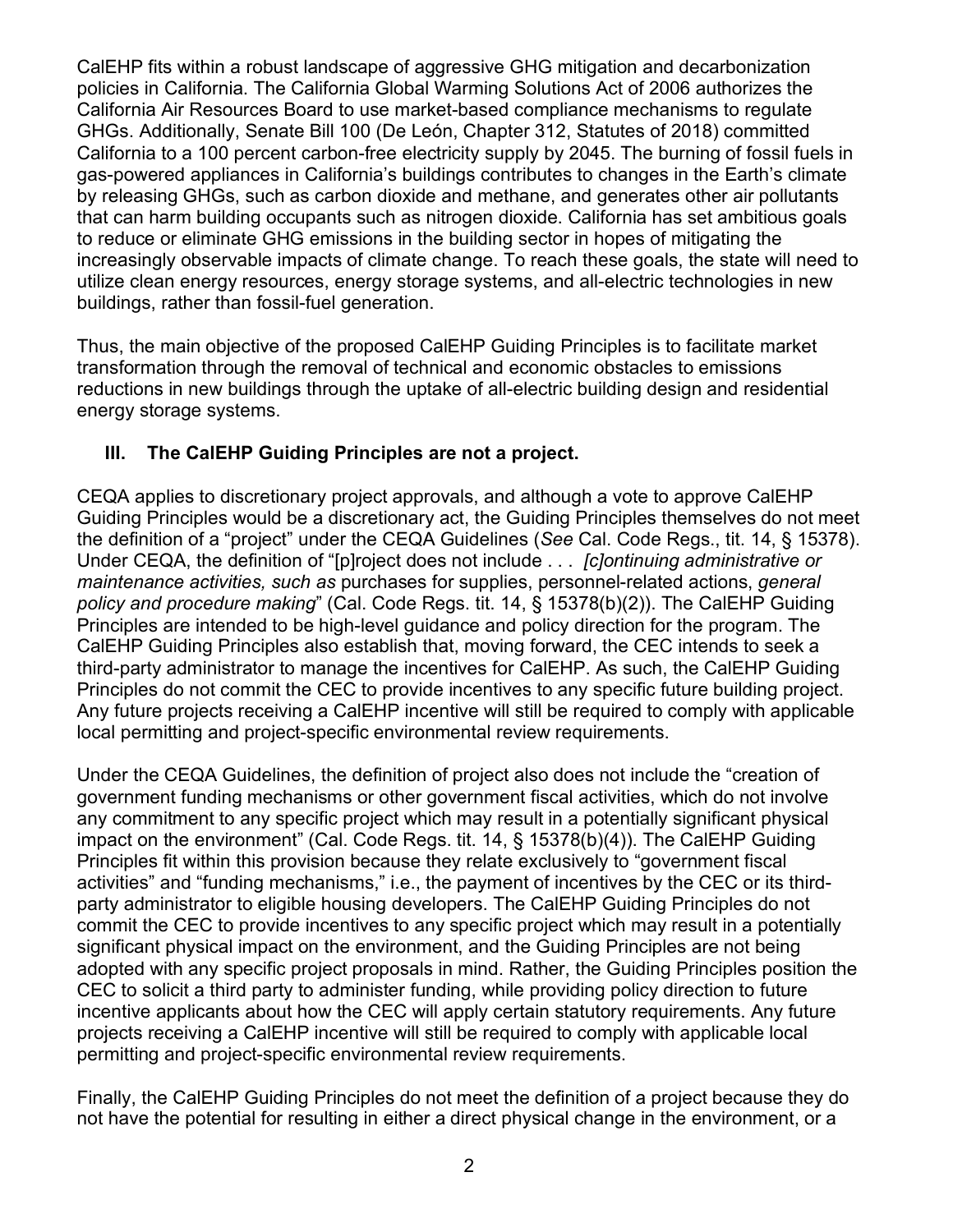reasonably foreseeable indirect physical change in the environment (Cal. Code Regs. tit. 14, § 15378(a)). As a high-level policy guidance document, it is self-evident that the CalEHP Guiding Principles do not directly result in any physical change in the environment. Any indirect impacts derived from the incentives and technical assistance to be offered under CalEHP would not be reasonably foreseeable because the Guiding Principles do not commit funding or technical assistance to any specific site or future project. There is simply not enough information about the location, design, and specific features that will be incorporated into future projects that receive technical assistance and CalEHP incentives at this time to conduct a meaningful review and public disclosure of indirect physical changes in the environment that could eventually be—at least in part—supported by the technical assistance and incentives that will be available under CalEHP.

#### **IV. Even if the CalEHP Guiding Principles were a project, the Class 7 and 8 exemptions, and the common-sense exemption, would apply.**

California Code of Regulations, title 14, sections 15307 and 15308 exempt actions taken by a regulatory agency pursuant to state law to "assure the maintenance, restoration, or enhancement of a natural resource" and actions taken to "assure the maintenance, restoration, enhancement, or protection of the environment" where the regulatory process involves procedures for protection of the environment. The CalEHP Guiding Principles will have no significant adverse effect on the environment and fall within the categorical exemptions of sections 15307 and 15308. As discussed above in Section II, the CalEHP Guiding Principles further the statutory goals of achieving market transformation and reductions of GHGs and other air pollutant emissions from new buildings built in California. This action is taken for the express purpose of enhancing a natural resource (e.g., air quality, climate) and is also a "regulatory process" involving procedures for the enhancement and protection of the environment from energy waste, GHGs, and other harmful air pollutants associated with burning fossil fuels in gas-powered appliances in buildings, such as nitrogen dioxide.

These Guiding Principles squarely address these issues and qualify as an action taken by the CEC, as directed by the state law, to assure the maintenance, restoration, enhancement, or protection of the environment (Class 8), and as action to assure the maintenance, restoration or enhancement of a natural resource (Class 7), where the regulatory process involves procedures for protection of the environment. Furthermore, none of the exceptions to exemptions listed in CEQA Guidelines section 15300.2 apply to this project. Additionally, there is no reasonable possibility that the activity will have a significant effect on the environment due to unusual circumstances. For these reasons, this project is exempt from CEQA.

The CalEHP Guiding Principles are also exempt from CEQA under the common-sense exemption (Cal. Code Regs., tit. 14, § 15061(b)(3)). As noted above in Section III, CEQA only applies to projects that have the potential for causing a significant effect on the environment. A significant effect on the environment is defined as a substantial, or a potentially substantial, adverse change in the environment, and does not include an economic change by itself or beneficial changes to the environment (Pub. Resources Code, § 21068; Cal. Code Regs., tit. 14, § 15382). The goal of CalEHP is to provide economic and technical support for the uptake of all-electric construction practices and energy storage in new market-rate buildings in California, but the Guiding Principles do not guarantee that the support offered will in fact transform building design practices within California's housing market. However, even if CalEHP attains these goals and makes available sufficient incentives to shift market behaviors toward cleaner building practices, this outcome will be environmentally beneficial, any specific